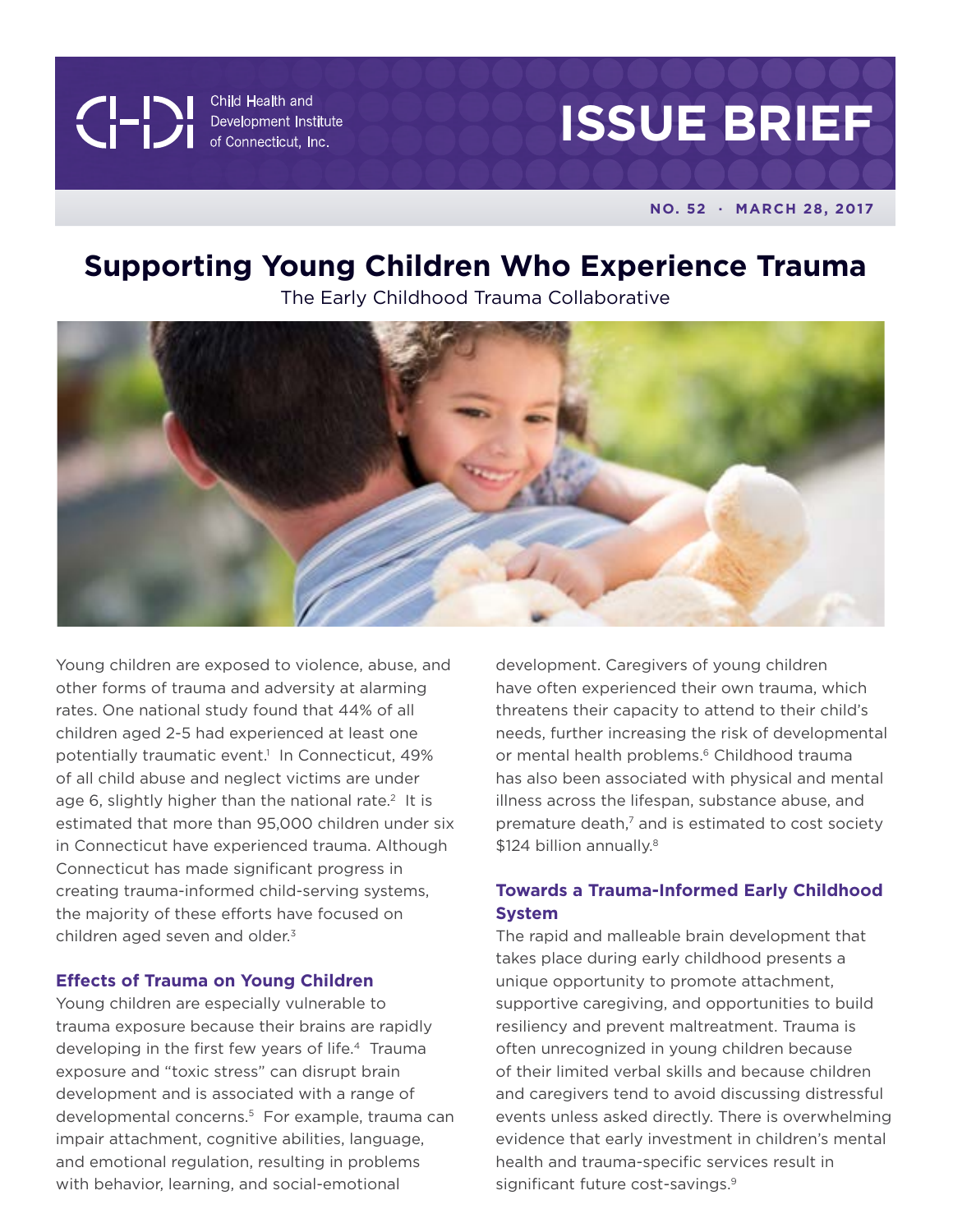Young children and their families are served by a range of programs and services including many overseen by the Connecticut Office of Early Childhood (e.g. Birth to Three, home visiting, early care and education including Head Start), the Department of Children and Families (DCF), as well as pediatric primary care. Many of these service providers have had limited information or experience with trauma-informed approaches, although there are some promising examples of such efforts. DCF, in partnership with the Connecticut Association for Infant Mental Health (CT-AIMH) and Head Start, has delivered an 8-week infant mental health training series to more than 500 child welfare and early childhood practitioners since 2015. DCF has also adopted the NCTSN Child Welfare Trauma Training Toolkit, training more than 2,500 child welfare staff and implementing a Trauma-Informed Therapeutic Childcare model.

While most children exposed to trauma can recover with the help of supportive caregivers, some will require specialized clinical services, and such services are very limited, especially services for children under five. One exception in Connecticut is Child First, an evidence-based home visiting model supported by the Office of Early Childhood (OEC) and DCF; however, the program has long wait lists. Current regulations and policies for reimbursement also pose a challenge for providing behavioral health services to young children. Thus, addressing the needs of young children who have experienced trauma requires development of the early childhood workforce and expanding access to specialty clinical services.

### **The Early Childhood Trauma Collaborative**

The Child Health and Development Institute of Connecticut (CHDI) was recently awarded a 5-year SAMHSA grant. The Early Childhood Trauma Collaborative (ECTC) funded by this grant is a partnership between CHDI, DCF, OEC, CT-AIMH, Yale University, treatment developers, and 12 community-based provider agencies. ECTC will oversee the provision of trauma training to early childhood staff and expand the availability of

effective trauma-focused treatments for young children and their caregivers. Over the next six months, CT-AIMH will conduct a needs assessment of early childhood systems about trauma-informed practice and will develop recommendations for embedding knowledge about trauma across early childhood programs. The ECTC will disseminate four treatment models: Attachment, Self-Regulation, and Competency (ARC), Child Parent Psychotherapy, Trauma Affect Regulation Guide for Education and Treatment (TARGET; for caregivers of young children), and Child and Family Traumatic Stress Intervention. By 2021, ECTC expects to have trained more than 600 early childhood staff in trauma and more than 70 clinicians to provide specialty trauma treatment for young children and their caregivers. More than 1,000 families are expected to receive these evidence-based treatments.

#### **Next Steps and Recommendations**

There is growing recognition about the societal and economic benefits of a trauma-informed early childhood system. The following policy recommendations build on the work of the ECTC for supporting and sustaining care for children who have experienced trauma:

- 1. Use the results of CT-AIMH's trauma-focused early childhood needs assessment to inform continued workforce development activities across statewide programs and services.
- 2. Support early childhood systems and programs to implement principles of trauma-informed systems, including trauma-sensitive programming, trauma screening, trauma-informed policy, and discussion of trauma and adversity with children and families.
- 3. Eliminate reimbursement and policy barriers to ensure that young children (esp. those under 3) can receive outpatient behavioral health services.
- 4. Identify gaps in evidence-based services for young children exposed to trauma and their caregivers, and develop plans to support and sustain existing services shown to be effective.

 *(continued)*

Child Health and<br>Development Institute of Connecticut, Inc.